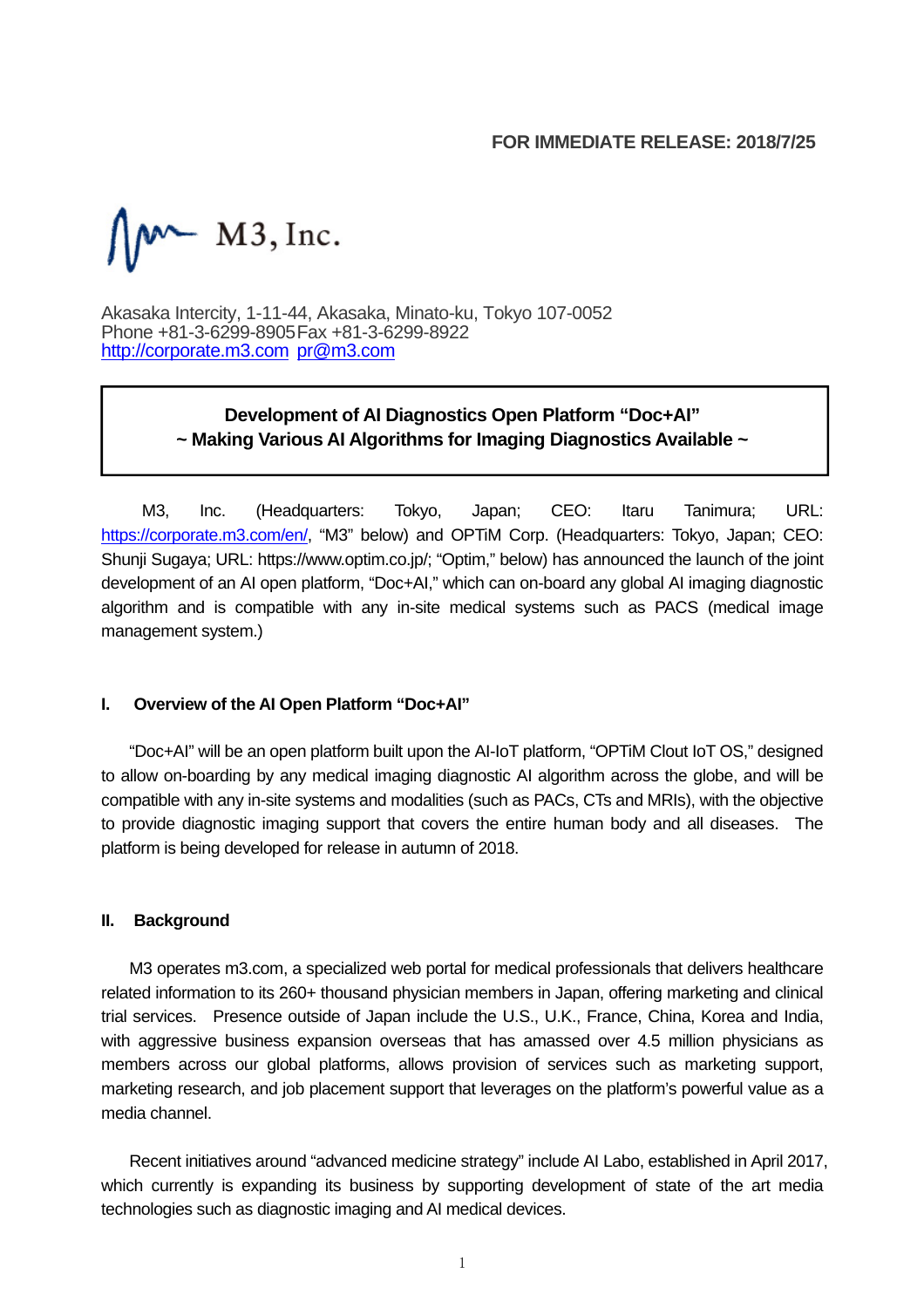Optim supports integration of various industries with information technology, and has provided their AI/IOT platform "OPTiM Cloud IoT OS" and other AI services to support the restructuring of trades such as medicine, farming, fishery, and construction, into a "fourth industrial revolution" industry. Within the field of medicine, Optim has jointly founded the Medical Innovation Institute with Saga University, and is developing an AI algorithm designed to measure risk of Glaucoma through fundus photography imaging.

Furthermore, the Health Sector of the Ministry of Health, Labor and Welfare has raised AI assisted imaging diagnostics as a key focus area, and is implementing the establishment of evaluation criteria for approval of such AI tools as medical devices. We expect AI medical device development to accelerate going forward.

With this backdrop, M3 and Optim have agreed to maximize M3's physician platform and business development expertise, and Optim's AI/IOT platform, in a joint initiative within the Medical x IT area to develop the open platform, "Doc+AI." This project aims to promote utilization of innovative AI based products and services that assist in providing solutions to current issues surrounding clinical diagnosis.

# Al Platform "Doc+Al" Development



# Major modality (CT, MRI equipment) makers plan to participate on this platform

### **III. Expected Contributions from "Doc+AI"**

The development of "Doc+AI" is expected to provide the following contributions in the area of medicine in Japan, with the objective to expand AI utility.